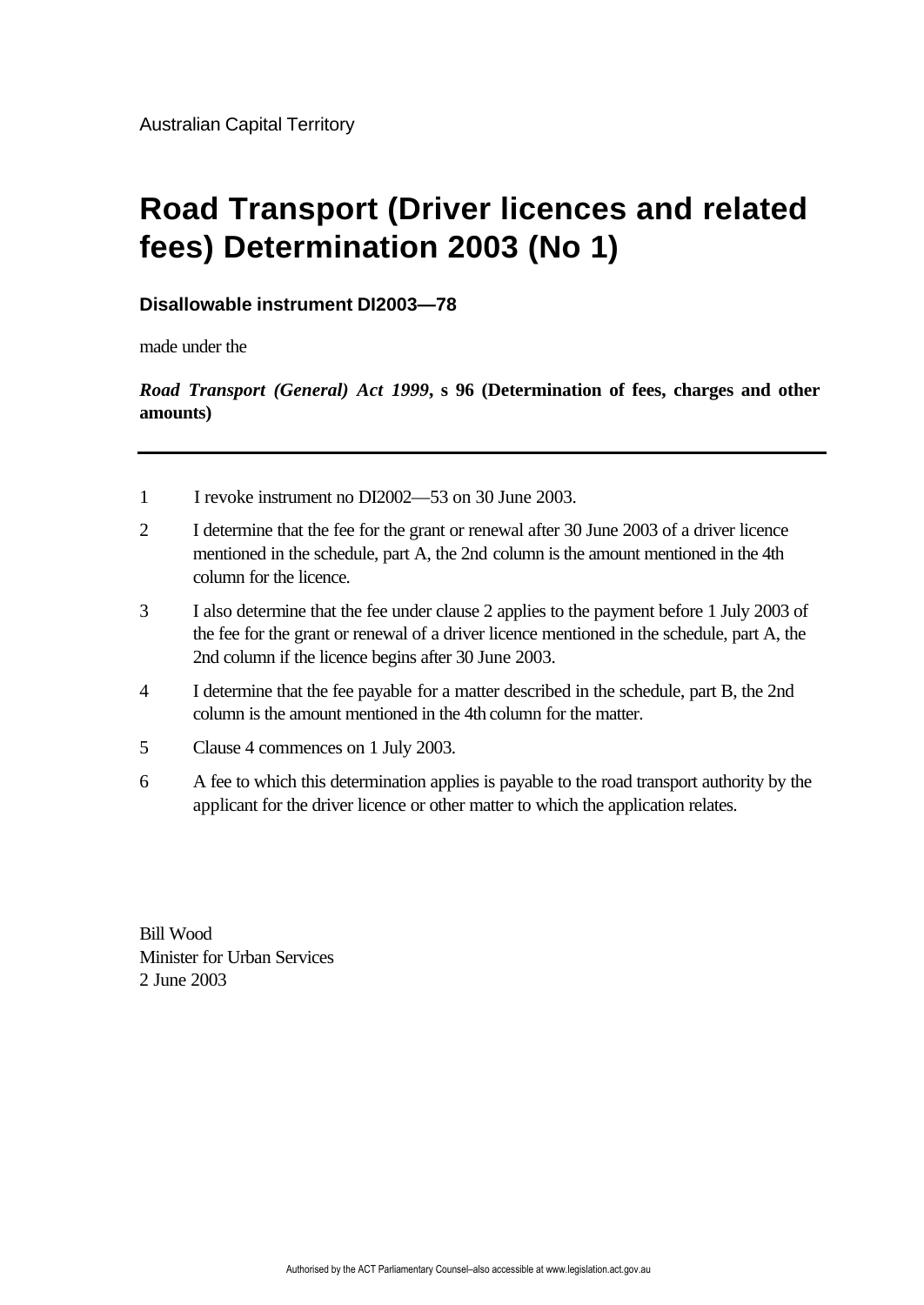#### *THIS IS PAGE 1 OF THE SCHEDULE TO THE DETERMINATION MADE BY THE MINISTER UNDER THE ROAD TRANSPORT (GENERAL) ACT 1999.*

| <b>Provision of</b>               | Description of matter for which fee                                                                            | <b>Fee Payable</b> | <b>Fee Payable</b> |
|-----------------------------------|----------------------------------------------------------------------------------------------------------------|--------------------|--------------------|
| the Road                          | is payable                                                                                                     | \$<br>2002-2003    | \$                 |
| <b>Transport</b><br>(Driver       |                                                                                                                |                    |                    |
| Licensing)                        |                                                                                                                |                    | 2003-2004          |
| <b>Regulations</b><br>2000        |                                                                                                                | $(3)$              |                    |
| (1)                               | (2)                                                                                                            |                    | (4)                |
|                                   |                                                                                                                |                    |                    |
|                                   | <b>PARTA</b>                                                                                                   |                    |                    |
| Subregulations<br>$17(1)$ & 86(1) | Issue or renewal of a learner licence<br>valid for 2 years                                                     | 28.00              | 30.00              |
| Subregulations<br>$17(2)$ & 86(1) | Issue or renewal of a learner licence<br>receipt valid for 2 years                                             | 28.00              | 30.00              |
| Subregulations<br>$32(1)$ & 86(1) | Issue or renewal of a provisional<br>licence valid for 3 years                                                 | 70.20              | 73.20              |
| Subregulations<br>$40(1)$ & 86(1) | Issue or renewal of a full licence valid<br>for 5 years                                                        | 117.00             | 122.00             |
|                                   | <b>PART B</b>                                                                                                  |                    |                    |
| Paragraph<br>67(1)(a)             | Issue of a learner motorcycle licence<br>where special circumstances exist, valid<br>for 2 years.              | 35.35              | 36.00              |
| Paragraph<br>67(1)(b)             | Issue of a provisional licence where<br>special circumstances exist, valid for 12<br>months                    | 35.35              | 36.00              |
| Paragraph<br>67(1)(b)             | Issue of a full licence where special<br>circumstances exist, valid for 12 months                              | 35.35              | 36.00              |
| Subregulation<br>49(3)            | Issue of a restricted licence to comply<br>with a Court Order                                                  | 134.25             | 137.00             |
| Subregulations<br>$52(3)$ & 86(1) | Issue or renewal of a probationary<br>licence valid for 12 months                                              | 134.25             | 137.00             |
| Subregulation<br>107(3)           | Renewal of a certificate of accreditation<br>for an accredited driving instructor for a<br>period of 12 months | 54.30              | 55.00              |
| Paragraph<br>69(5)(b)             | First or subsequent practical driving test                                                                     | 42.00              | 43.00              |
| Paragraph<br>69(5)(b)             | Surcharge for the changing of a practical<br>driving test booking                                              | 11.00              | 11.50              |